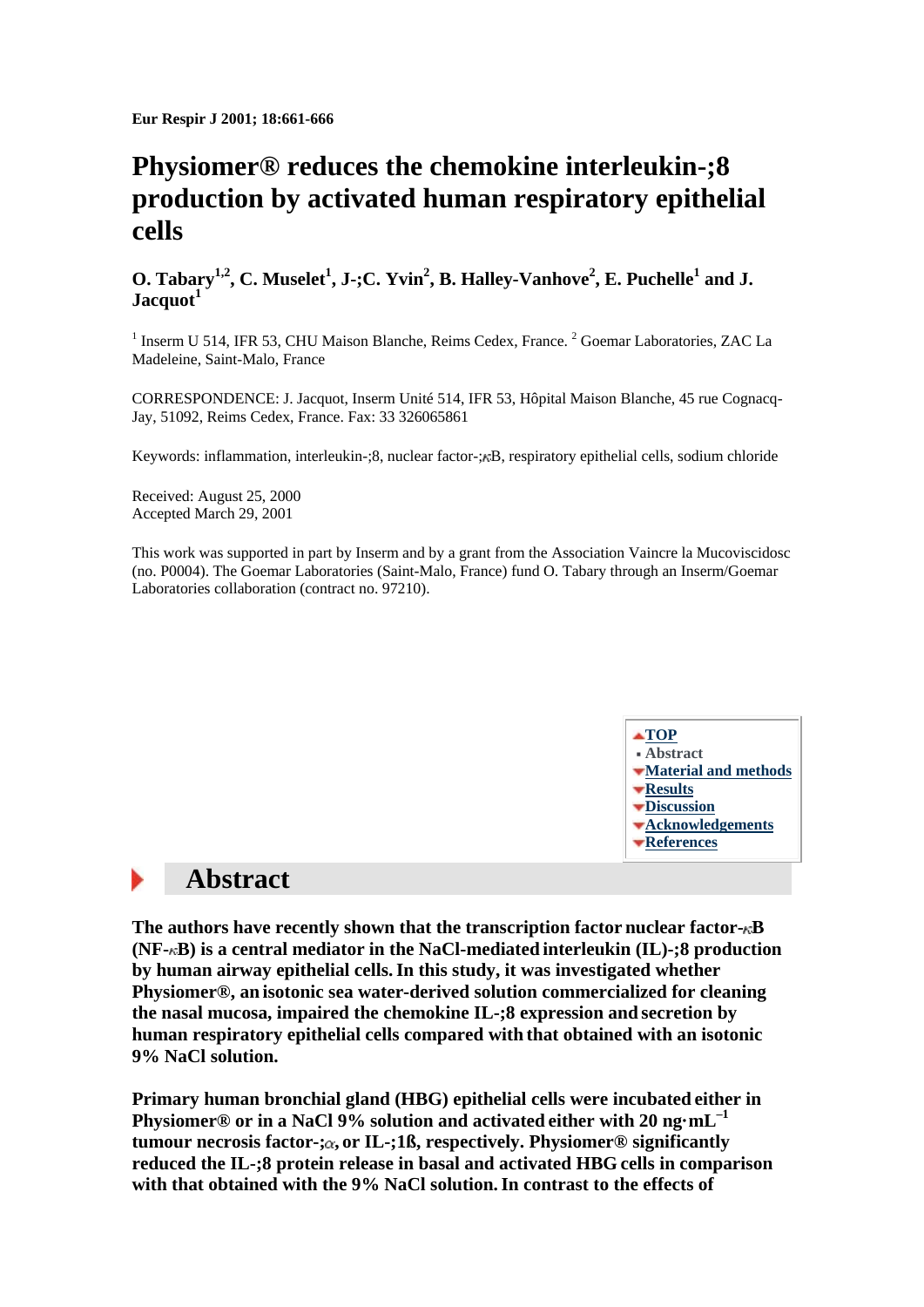**Physiomer® observed on resting HBG cells, Physiomer® did not significantly reduce the level of phosphorylation of the NF-** $\kappa$ **B inhibitor protein**  $I_{\kappa}B_{\alpha}$  **or the steady-state IL-;8 messenger ribonucleic acid levels in activated HBG cells, suggesting that Physiomer® would have a post-transcriptional effect on IL-;8 expression in activated HBG cells.**

### **The authors conclude that Physiomer® is potentially useful in the reduction of airway mucosal inflammation.**

Airway epithelium actively participates in the airway homeostasisthrough a series of protective mechanisms including ciliary beating, secretion of mucus and release of inflammatory mediatorsin response to deleterious environmental stimuli [1.](http://erj.ersjournals.com/cgi/content/full/18/4/661#R1) Epithelium lining the airways is bathed on its apical surface by a thin liquid layer containing macromolecules and ions, which is the first line of defence against inhaled allergens, bacteria and pollutants. Elevated  $Na<sup>+</sup>$  concentrations in airway fluids have been shown to significantly decrease the airway ciliary motility [2](http://erj.ersjournals.com/cgi/content/full/18/4/661#R2) and increase the glandular mucous exocytosis [3](http://erj.ersjournals.com/cgi/content/full/18/4/661#R3) in human airway epithelium. It has also been reported [4,](http://erj.ersjournals.com/cgi/content/full/18/4/661#R4) [5](http://erj.ersjournals.com/cgi/content/full/18/4/661#R5) that airway epithelial cells are markedly implicated in the process of inflammatory cell recruitment since they contribute to the inflammatory cytokines network by producing the chemokines interleukin (IL)-;8, IL-;6, monocyte chemoattractant protein-;1 and the monocyte/macrophage/T-;cell regulated on activation, normal T-;cell expressed and secreted (RANTES), which directly or indirectly have paracrine and autocrine effects on the respiratory epithelium and its surrounding tissues. IL-;8 belongs to the  $C^{-1}$ ;  $X^{-1}$ ;  $C$ chemokine family, which plays a major role in the recruitment and activation of neutrophil degranulation to inflammatory sites in nasal and bronchial mucosa in patients suffering from upper respiratory viral infections [6,](http://erj.ersjournals.com/cgi/content/full/18/4/661#R6) acute respiratory distress syndrome [7](http://erj.ersjournals.com/cgi/content/full/18/4/661#R7) and in airways of patients with cystic fibrosis [8.](http://erj.ersjournals.com/cgi/content/full/18/4/661#R8) The authors and others have demonstrated that elevated extracellularsalt content increased the production of cytokines, including IL-;8 [9,](http://erj.ersjournals.com/cgi/content/full/18/4/661#R9) [10](http://erj.ersjournals.com/cgi/content/full/18/4/661#R10) and IL-;18 [11,](http://erj.ersjournals.com/cgi/content/full/18/4/661#R11) by airway epithelial cells, inhibited the antibacterial peptides [12](http://erj.ersjournals.com/cgi/content/full/18/4/661#R12) and reduced neutrophil antimicrobial activity [13](http://erj.ersjournals.com/cgi/content/full/18/4/661#R13) in human airways. Based on these studies, the authors addressed the question of whether Physiomer®, an isotonic, sterile, undiluted sea water-derived solution containing a low final concentration of Na<sup>+</sup> (2,400 mg·L<sup>-1</sup>) commercialized for the cleaning of human nasal mucosa [14,](http://erj.ersjournals.com/cgi/content/full/18/4/661#R14) [15,](http://erj.ersjournals.com/cgi/content/full/18/4/661#R15) in comparison with an isotonic sterile, pyrogen-;free 9% NaCl solution (Na<sup>+</sup>: 3,540 mg·L<sup>-1</sup>), would impair the levels of IL-;8 expression and secretion by unstimulated and tumour necrosis factor-; $\alpha$  (TNF-; $\alpha$ ) or IL-;1ß-;stimulated human bronchial epithelial cells. The IL-;8 promoter regulation was also investigated, specifically evaluating the activation of the transcriptional nuclear factor- $\mathcal{R}$ B (NF- $\mathcal{R}$ ) B)/inhibitor protein  $I_{\kappa}B_{\alpha}$  system in human bronchial epithelial cells. Understanding such mechanisms is of great interest as it may lead to the development of novel therapeutic strategies in patients with inflamed airway tissues.

## **Material and methods**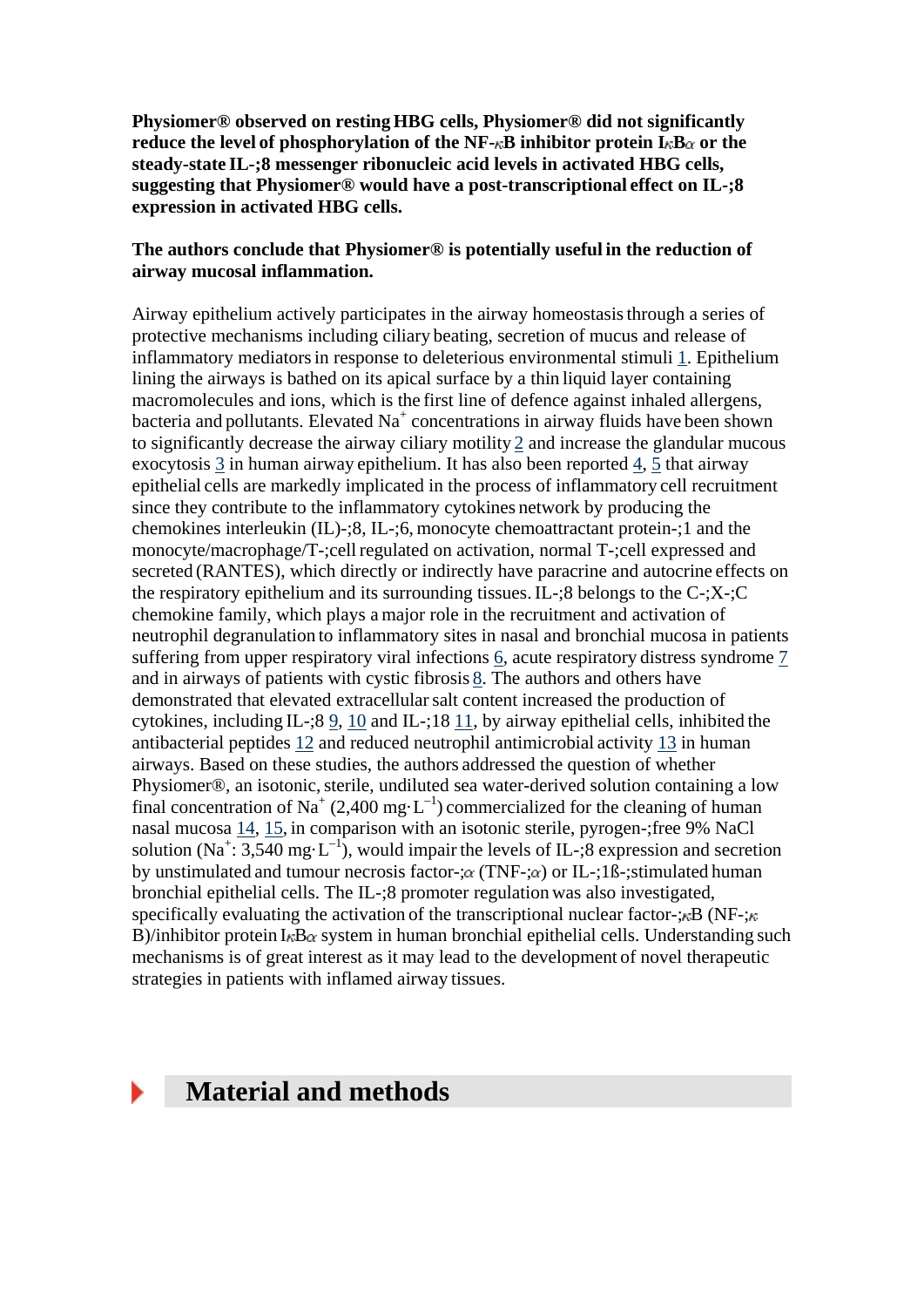### **Cell culture**

Cell isolation and culture procedures of primary human bronchial gland (HBG) epithelial cells were performed on bronchial tissues collected from four patients (two males with primary pulmonary hypertension, aged 28 and 29 yrs, respectively, and two males with pulmonary idiopathic fibrosis,



aged 40 and 61 yrs, respectively), as described previously [9.](http://erj.ersjournals.com/cgi/content/full/18/4/661#R9) Briefly, HBG cells were isolated by enzymatic digestion from bronchial tissues and cultured in a Dulbecco's modified eagles medium (DMEM)/Ham's F12-mixture (50/50%, per cent volume in volume  $(v/v)$ ) supplemented with 2% Ultroser G (a serum substitute from Sepracor, Villeneuve-;la-;Garenne, France) and antibiotics. After 4 weeks in primary culture, second- and third-passage HBG cells had proliferated and they exhibited characteristics of bronchial secretory gland epithelial cells, as previously described [16.](http://erj.ersjournals.com/cgi/content/full/18/4/661#R16)

### **Enzyme-linked immunosorbent assay for interleukin-;8 determination**

Second- and third-passage confluent HBG cells grown on type 1 collagen-coated coverslips were incubated for 16 h in a Ultroser G-;free control medium (DMEM/Ham's F12, alone) to ensure that cells were in a quiescent state. Following thisincubation period, individual monolayers of HBG cells in six well-culture flasks were exposed for an additional 4-;h period to either Physiomer®, a sterile preparation of undiluted sea water brought to isotonicity by electrodialysis (also commercialized under the brand Rhinomert® and Hydrasense®, Goemar, Saint-Malo, France), or an isotonic sterile, pyrogen-free 9% NaCl solution (Delmas Perfusion, Chambrais-les-Tours, France), in the presence or absence of 20 ng·mL<sup>-1</sup> of TNF-; $\alpha$  or 20 ng·mL<sup>-1</sup> IL-;1ß (Calbiochem, Meudon, France), respectively. Immediately after the 4-;h period of cell exposure, supernatants and cell lysates were collected and stored at –80°C until tested for the presence of IL-;8, as described previously [9.](http://erj.ersjournals.com/cgi/content/full/18/4/661#R9) The enzyme-linked immunosorbent assays (ELISAs) for IL-;8 detection, which were sensitive down to a level of 5 pg·mL<sup>-1</sup>, were performed by following the manufacturer's instructions in commercially available ELISA kits (Biosource International, Camarillo, CA, USA). The uniformity of HBG cell monolayers was determined by quantifying the cell number per well. Cell viability of HBG cells was determined by trypan blue exclusion after all experimental interventions. All results were expressed as  $pg \cdot mL^{-1}$  per viable  $10^6$  cells $\cdot h^{-1}$ .

#### **Ribonucleic acid isolation**

Nuclear extracts were prepared and analysed after HBG cells had been previously incubated either in Physiomer® or a 9% NaCl solution and stimulated either with 20 ng·mL<sup>-1</sup> TNF- $\alpha$  or 20 ng·mL<sup>-1</sup> IL-;1ß, respectively for a period of 1 h. Total ribonucleic acid (RNA) was isolated from cells using RNeasy Mini kits (Quiagen, Courtaboeuf, France) according to the manufacturer's instruction. First-strand complementary deoxyribonucleic acid (cDNA) synthesis was performed in a 20 µL reaction mixture containing 1 µg RNA, 10 mM deoxynucleotide triphosphate (dNTP), 0.5 µg Oligo-deoxythymidine  $(dT)_{12-18}$  primer, 10 mM ditheothreitol, 50 U ribonuclease (RNase) inhibitor, and 50 U avian myeloblastosis virus (AMV) reverse transcriptase (RT) (GIBCO-;BRL, Cergy-Pontoise, France), incubated at 65°C for 5 min, and then at 42°Cfor 50 min. The AMV RT was denatured at 70°C for 15 min. Reverse transcription reactions were amplified by polymerase chain reaction (PCR) in a 50 µL volume containing 2 uL of cDNA, 25 pmol of each primer, 1.5 mM MgCl<sub>2</sub>, 2.5 U *Tag* polymerase (GIBCO-BRL), and 200  $\mu$ M of dNTP mixture in Rnase-free distilled H<sub>2</sub>O.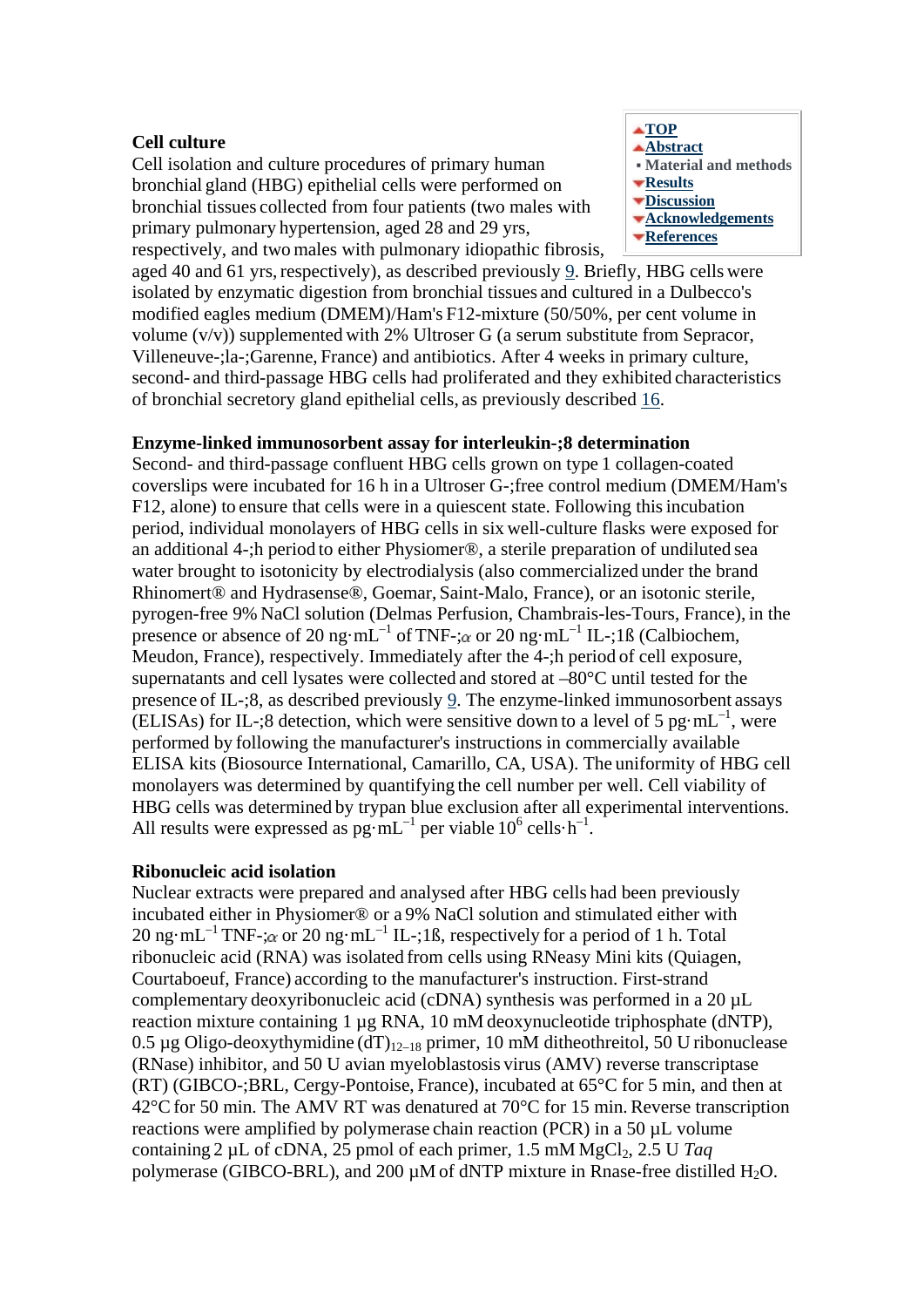Primers for the amplification of IL-;8 were (sense, 5'- ;ATGACTTCCAAGCTGGCCGTG-;3'; and antisense, 5'- ;TTATGAATTCTCAGCCCTCTTCAAAAACTTCTC-;3'; GenBank Y000787 [17\)](http://erj.ersjournals.com/cgi/content/full/18/4/661#R17), and for 28 S were (sense, 5'-;GTTCACCCACTAATAGGGAACGTGA-;3'; and antisense 5'-;GGATTCTGACTTAGAGGCCTTCAGT-;3'). The amplification profile was 25 cycles for IL-;8 and 19 cycles for 28 S (used as control for loading differences) of 15-;s denaturation at 94°C, 20-;s annealing at 66°C, and 10-;s extension at 72°C. After amplification, PCR products were separated by size on a 10% acrylamide gel, labelled by SYBR® gold probe (Molecular Probes, Eugene, OR, USA), and analysed by a fluorescent image analyser (Fujifilm Co., Courbevoie, France). As a negative control, RNA was omitted from the reverse transcription and PCR amplification (data not shown).

#### **Preparation of nuclear extracts and electrophoretic mobility shift assay**

Nuclear extracts were prepared and analysed after HBG cells had been incubated in either Physiomer® or a 9% NaCl solution for a period of 1 h, as previously described [9.](http://erj.ersjournals.com/cgi/content/full/18/4/661#R9) The consensus  $\kappa$ B deoxyribonucleic acid (DNA) sequence was used for the electrophoretic mobility shift assay (5'AGTTGAGGGGACTTTCCCAGGC3', Promega Corp., Madison, WI, USA). The oligonucleotides were radiolabelled by the T4 polynucleotide kinase enzyme (Pharmacia Biotech, Paris, France) with  $\alpha^{32}P$ -;adenosine triphosphate (ATP). Nuclear extracts (4  $\mu$ g) were incubated with 50 kcpm of <sup>32</sup>P-: labelled  $NF_{\kappa}B$  oligonucleotide in binding reaction mixture. The protein-DNA complexes were electrophoresed on a nondenaturing 5% polyacrylamide gel. In competition studies and supershift assays, a 100-fold molar excess of unlabelled oligonucleotides or 1 µg of antibodies was added to the binding reaction mixture as indicated, prior to addition of the labelled  $\kappa$ B probe. Identification of the different NF- $\kappa$ B heterodimeric proteins was carried out by incubating the nuclear extracts with polyclonal antibodies against the NF- $\kappa$ B proteins NF- $\kappa$ BI (p50) and the Rel (p65) RelA (SantaCruz Biotechnology, Santa Cruz, CA, USA), prior to the addition of the labelled  $\kappa$ B probe, as previously described [9.](http://erj.ersjournals.com/cgi/content/full/18/4/661#R9)

#### **Cell extracts and Western blot analysis**

HBG cells were exposed to either Physiomer® or the 9% NaCl solution and stimulated with either 20 ng·mL<sup>-1</sup> TNF-; $\alpha$  or 20 ng·mL IL-;1ß for a period of 1 h, respectively; harvested by scraping; centrifuged (300x*g*, 5 min, 4°C) and total protein was extracted (30 min, 4°C) in radio immunoprecipitation assay buffer. Equal amounts of protein were electrophoresed under denaturing conditions using 4–15% polyacrylamide gels (PharmaciaBiotech, Orsay, France) and blotted onto a nitrocellulose membrane (Millipore, Bedford, MA, USA). The level of phosphorylated  $I_{\kappa}B_{\alpha}$  was analysed by Western blot using a polyclonal phosphospecific anti- $I_{\kappa}B_{\alpha}$  (New England Biolabs, Beverly, MA, USA) antibody, which detects  $I_{\kappa}B_{\alpha}$  only when activated by phosphorylation at the amino acid Ser-32. Proteins were visualized using horseradish peroxidase-conjugated donkey antirabbit immunoglobulin-;G (IgG; Boehringer Mannheim, Mannheim, Germany) and the enhanced chemiluminescence detection kit (Amersham Life Science, Arlington Heights, IL, USA). Densitometric analyses of Western blots were performed on a Fuji imaging densitometer (Fujifilm Co.) and the intensities of bands were compared on the basis of adjusted volume (mean optical density xarea in mm<sup>2</sup>).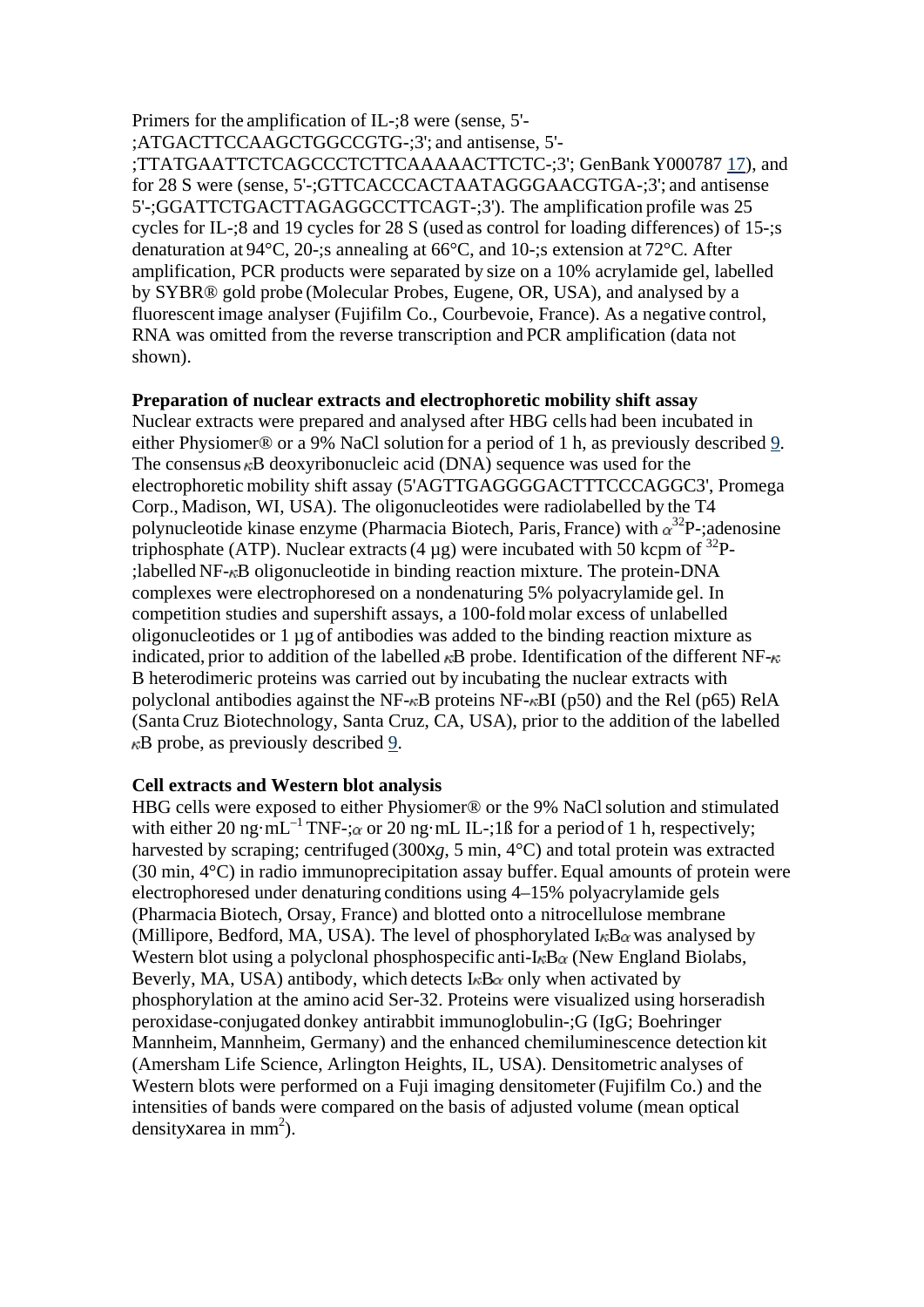#### **Statistical analysis**

Results were expressed as mean±sd. Each data point was performed at least in triplicate, and each cell culture experiment performed at least three times. Data were subjected to analysis of variance (ANOVA) and unpaired t-;test for between-group comparison. p- ;Values of <0.05 were considered significant.



# **Results**

#### **Chemokine interleukin-;8 secretion**

After a 4-;h incubation period in either Physiomer® or a 9% NaCl solution in the presence or absence of TNF-; $\alpha$  or IL-;1ß, observations of cell cultures by light microscopy demonstrated that these agents did not lead to any obviously noticeable damage in the cultured HBG cells. Viability of HBG cells exceeded 97%, as determined by trypan blue exclusion after all experimental interventions (data not shown). Figure 1 shows that exposure of HBG cells to Physiomer® for a 4-;h period resulted in a statistically significant ( $p<0.001$ ) 2.1-fold reduction, compared with the 9% NaCl solution, of the amount of immunoreactive IL-;8 released. After the 4-;h incubation period, the intracellular IL-;8 content was 20 pg·mL<sup>-1</sup> and undetectable (<5 pg·mL<sup>-1</sup>) in Physiomer® and the 9% NaCl solution, respectively.



Fig. 1.— Levels of interleukin (IL)-;8 production in cultured human bronchial gland (HBG) cells after exposure to either Physiomer<sup>®</sup> ( $\blacksquare$ ) or the 9% NaCl solution  $\Box$ ). Basal production of HBG cells (unstimulated state) and cells stimulated with 20 ng·mL<sup>-1</sup> tumour necrosis factor- $:\alpha$  (TNF- $:\alpha$ ) and IL-;1ß are shown. Values in enzyme-linked immunosorbent assays (ELISAs) of IL-;8 levels in 4-;h supernatants represent mean±sd of HBG cell cultures obtained from four different patients, each assayed in triplicate. \*\*\*: p<0.001, compared with the 9% NaCl solution.

**Effects of tumour necrosis factor-; or interleukin-;1ß stimulation on the interleukin-;8 expression and release by human bronchial gland cells**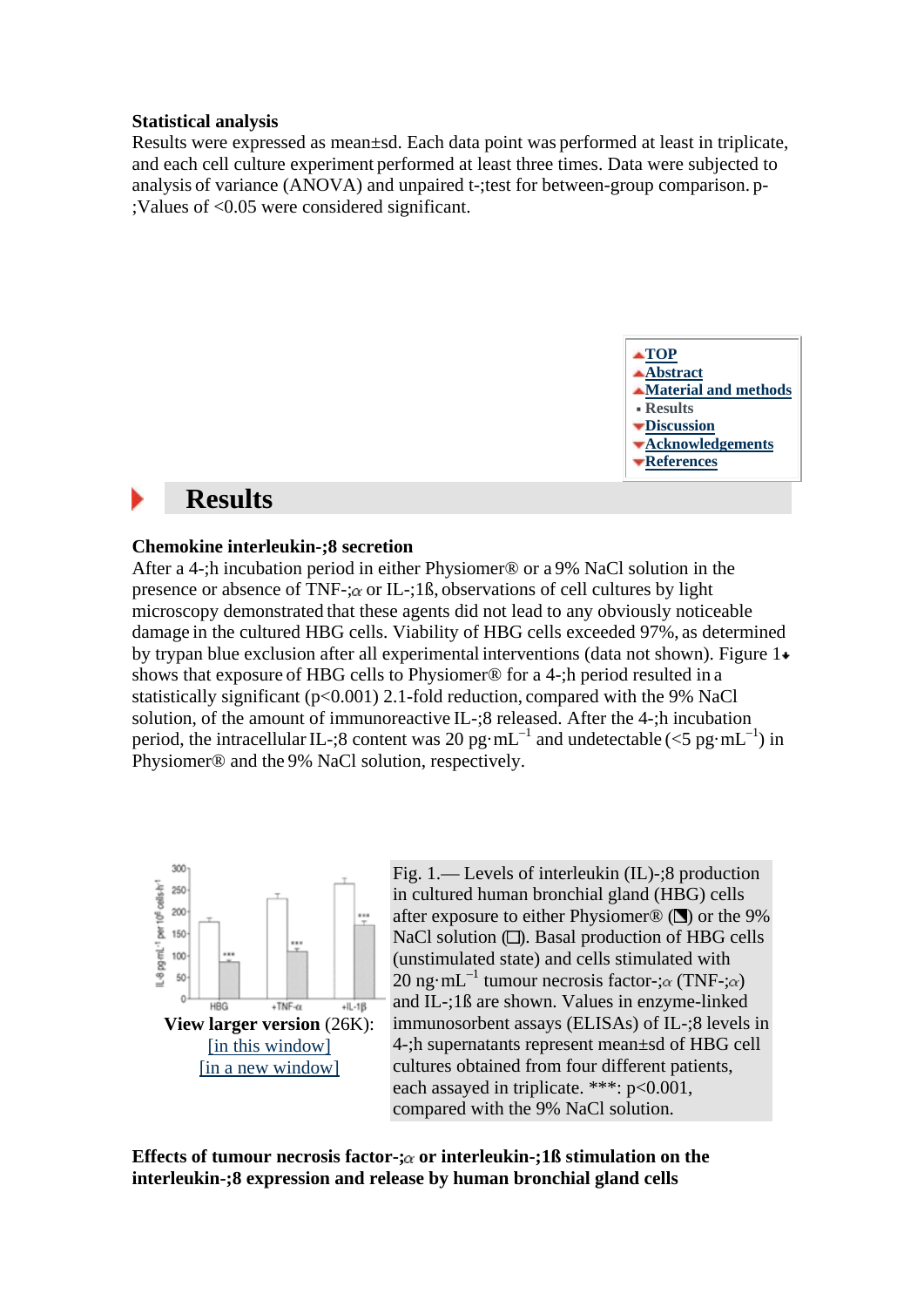The IL-;8 release was analysed after stimulation with either 20 ng·mL<sup>-1</sup> TNF-; $\alpha$  or IL-;1ß solubilized in either Physiomer® or the 9% NaCl solution for a 4-;h incubation period, respectively. Interestingly, the induction of IL-;8 secretion by HBG cells in response to cytokine stimulation was significantly (p<0.001) reduced in Physiomer® compared with the 9% NaCl solution. As shown in figure  $1\star$ , exposure of HBG cells to TNF-; $\alpha$  induced a significant increase in IL-;8 release (p<0.05) in the presence of 9% NaCl solution (177–230 pg·mL<sup>-1</sup> per 10<sup>6</sup> cells·h<sup>-1</sup>) and in the presence of Physiomer®  $(85-110 \text{ pg} \cdot \text{mL}^{-1} \text{ per } 10^6 \text{ cells} \cdot \text{h}^{-1})$ . Similarly, exposure of HBG cells to IL-;18 induced a significant increase (p<0.05) in IL-;8 release in the presence of 9% NaCl solution  $(177-270 \text{ pg} \cdot \text{mL}^{-1} \text{ per } 10^6 \text{ cells} \cdot \text{h}^{-1})$  and in the presence of Physiomer® (85– 170 pg·mL $^{-1}$  per 10<sup>6</sup> cells·h<sup>-1</sup>). After the 4-;h incubation period, similar and undetectable intracellular IL-;8 levels (<5 pg·mL<sup>-1</sup>) were observed when TNF-; $\alpha$ - or IL-;1ß-;activated HBG cells were exposed to Physiomer® and to the 9% NaCl solution. These findings clearly demonstrate that Physiomer<sup>®</sup> significantly ( $p<0.001$ ) attenuated the TNF-; $\alpha$  and IL-;Iß-;induced release of IL-;8 by HBG cells (by a factor of 2.0 and 1.5, respectively) when compared with that obtained in the 9% NaCl solution.

The lower basal IL-;8 release observed with Physiomer® was associated with a significant (p<0.05) decrease in steady-state IL-;8 messenger ribonucleic acid (mRNA) level of unstimulated HBG cells in comparison with the 9% NaCl solution, after a 1-;h incubation period (fig.  $2\star$ , lane 2 compared to lane 1). With IL-;1 $\beta$ -;stimulated HBG cells, similar and significantly  $(p<0.001)$  increased IL-;8 mRNA levels were observed when cells were exposed to Physiomer® and the 9% NaCl solution for a period of 1 h (fig.  $2\bullet$ , lanes 3 and 4).



Fig. 2.— Representative reverse transcriptase polymerase chain reaction (RT-PCR) analysis demonstrating that Physiomer® decreases interleukin (IL)-;8 messenger ribonucleic acid (mRNA) expression only in unstimulated human bronchial gland cells. Cells were incubated for a period of 1 h with or without 20 ng $\cdot$  mL<sup>-1</sup> IL-1ß solubilized in Physiomer<sup>®</sup> ( $\Box$ ) or the 9% NaCl solution ( $\Box$ ). a) Total RNA was extracted and amplified by RT-PCR for IL- ;8 mRNA transcripts. The authors used 28 S ribosomal ribonucleic acid (rRNA) to control for loading differences. b) Graph representing the average  $IL-3$ mRNA densitometry values (mean±sem), corrected for respective 28 S rRNA densitometry values, of three separate experiments. \*:  $p<0.05$ ; \*\*\*:  $p<0.001$ .

## **Nuclear factor- B activation in response to Physiomer® and 9% NaCl solution**

It was of interest to determine whether or not Physiomer® and the 9% NaCl solution differently affected constitutive  $NF_{\tau}B$  activation in HBG cells. Nuclear extracts obtained from HBG cells incubated in each saline condition were prepared and incubated with an end 32P-labelled DNA oligonucleotide containing the recognition site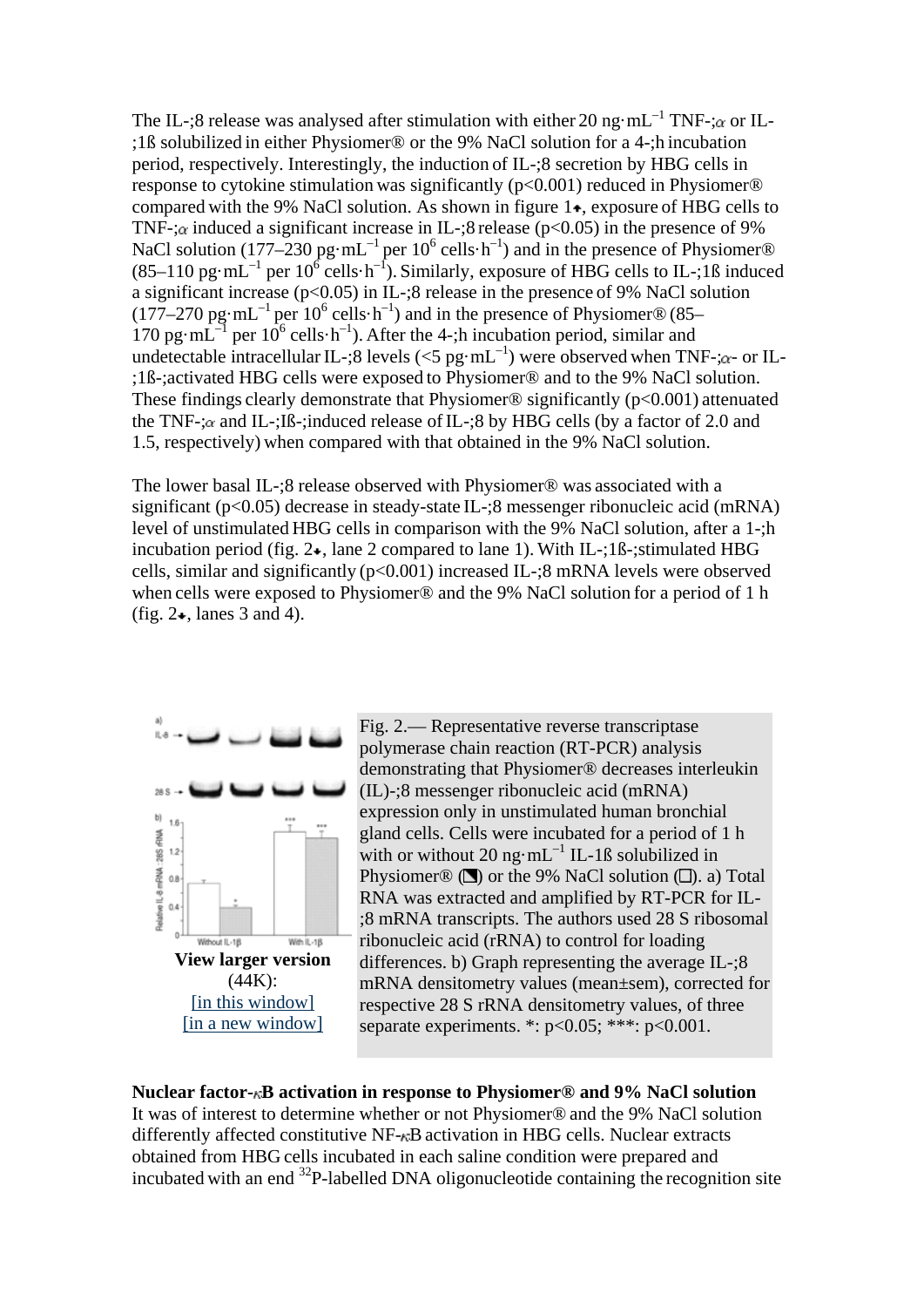for NF- $<sub>κ</sub>B$ . Compared with HBG cells maintained in Physiomer<sup>®</sup> (fig.  $3\star$ , lane 3), a</sub> higher NF- $\kappa$ B-DNA binding activity was demonstrated in the nuclear protein extracts from HBG cells maintained in the 9% NaCl solution (fig.  $3\star$ , lane 4), with a mean increase of 2.5-fold, as evaluated by densitometric analyses (data not shown). The specificity of  $NF-\kappa B-DNA$  binding was confirmed in competition experiments with a 100-fold excess of unlabelled cold  $\kappa$ B NF- $\kappa$ B oligonucleotide, which led to a complete inhibition of binding activity (fig.  $3\star$ , lane 1). Moreover, supershift assays confirmed the presence of p65 subunits of NF- $\kappa$ B (fig. 3 $\star$ , lane 2).



Fig. 3.— Nuclear factor- $\kappa$ B (NF- $\kappa$ B) deoxyribonucleic acid (DNA) binding activity in unstimulated human bronchial gland (HBG) cells after their exposure to either Physiomer® or the 9% NaCl solution. Electrophoretic mobility shift analysis (EMSA) binding activity in nuclear protein extracts from HBG cells after exposure to either Physiomer® (lane 3) or to the NaCl 9% solution (lane 4), respectively. To demonstrate the specificity of binding of the NF- $\kappa$ B oligonucleotide, a 100-fold M excess of unlabelled NF- $\kappa$ B (lane 1, cold  $\kappa$ B) was used to compete with the labelled NF- $\kappa$ B probe. The addition of antibody to RelA (p65) subunit) component (lane 2, p65) caused a supershift, as indicated. The results are representative of HBG cell cultures

**View larger**  version (39K): obtained from four different patients. [\[in this](http://erj.ersjournals.com/cgi/content/full/18/4/661/F3)  [window\]](http://erj.ersjournals.com/cgi/content/full/18/4/661/F3) [\[in a new](http://erj.ersjournals.com/cgi/content-nw/full/18/4/661/F3)  [window\]](http://erj.ersjournals.com/cgi/content-nw/full/18/4/661/F3)

#### $I_{\kappa}B_{\alpha}$  phosphorylation in response to Physiomer<sup>®</sup> and the 9% NaCl solution

To evaluate the levels of I<sub>K</sub>B<sub> $\alpha$ </sub> phosphorylation in HBG cells when cells were previously exposed to either Physiomer® or the 9% NaCl solution for a 1-;h period, a phosphospecific anti-I<sub>K</sub>B<sub> $\alpha$ </sub>-antibody that detects I<sub>K</sub>B $_{\alpha}$  protein was used, only when activated by phosphorylation at the Ser-32 residue (fig. 4 ). Image analysis of digitized Western blots of phosphorylated I<sub>K</sub>B $\alpha$  (I<sub>K</sub>B $\alpha$ -;P) showed a significant 30% decrease (p<0.01) in HBG cells maintained in Physiomer®, compared with the value obtained in the 9% NaCl solution (fig. 4 $\bullet$ , lane 2 compared to lane 1). With IL-1ß-stimulated HBG cells, similar and significantly increased  $I_{\kappa}B_{\alpha}$ : P levels were observed when cells were exposed to Physiomer® and the 9% NaCl solution, for a 1-;h period (fig. 4 $\star$ , lanes 3 and 4).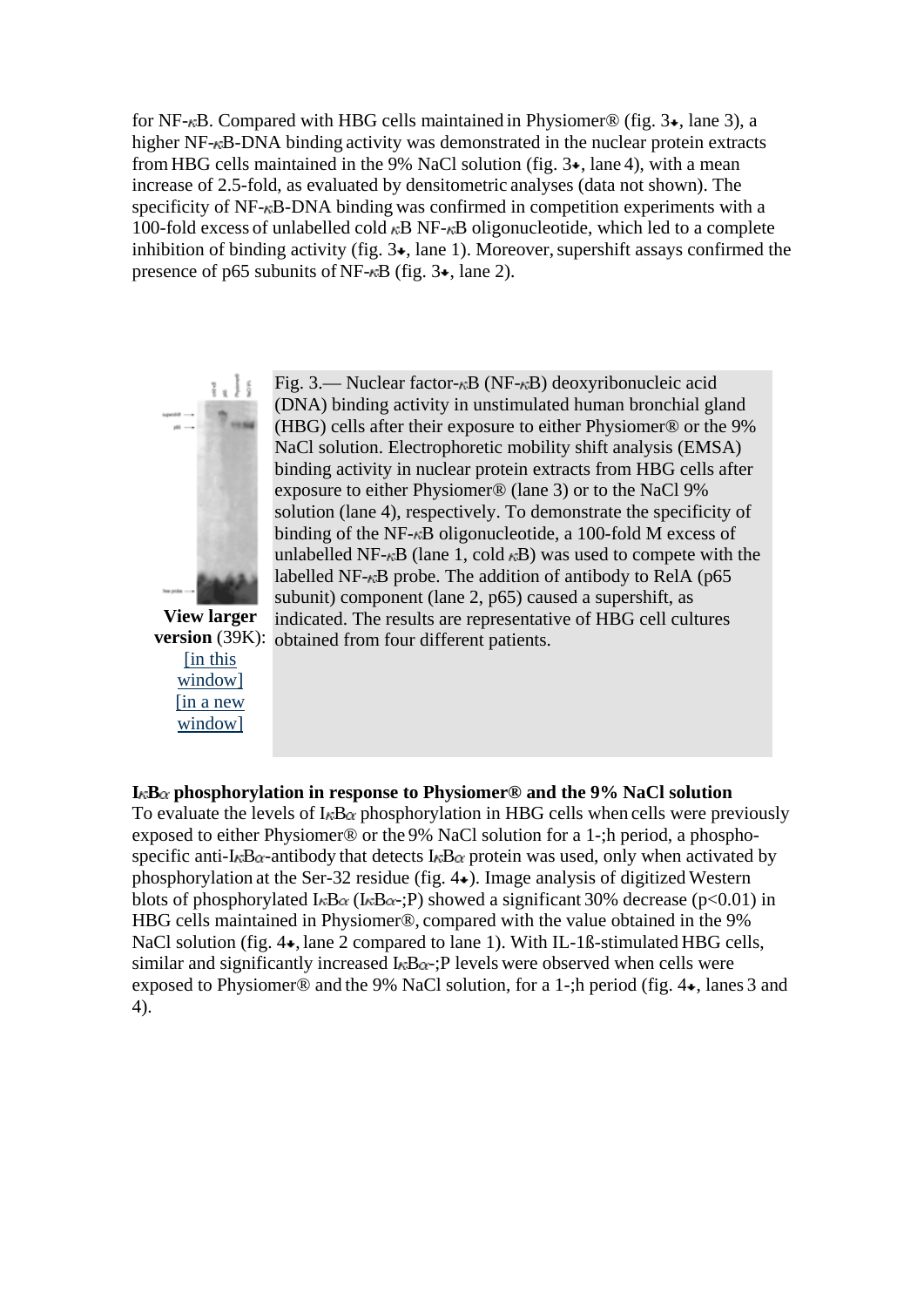

Fig. 4.— Expression of phosphorylated I<sub> $\kappa$ B $\alpha$  (I $\kappa$ )</sub>  $B_{\alpha-}$ ; P) protein levels in unstimulated and interleukin (IL)-1ß stimulated human bronchial gland (HBG) cells when exposed to either Physiomer® or the 9% NaCl solution. a) Equal amounts of cytoplasmic protein from HBG cells in each condition were analysed for  $I_{\kappa}B_{\alpha}$ : P levels by Western blotting. Data of densitometric analyses, expressed in arbitrary units (au) from data obtained with Physiomer® (value 100, lane 2), were combined with three studies obtained from four different patients. b)  $I_{\kappa}B_{\alpha}$ : P levels obtained from IL-;1ß stimulated HBG cells were compared with those obtained from unstimulated HBG cells incubated in either Physiomer<sup>®</sup> ( $\blacksquare$ ) or 9% NaCl solution  $\Box$ ), respectively. \*\*: p<0.01; \*\*\*:  $p<0.001$ .



# **Discussion**

Previous reports have clearly shown that elevation of the extracellularsalt content in human airway fluids can lead to significantly decreased antibacterial defences and increased inflammatory responses in human respiratory tissues  $9-13$ . The present study was designed to analyse whether the IL-;8 expression and secretion by activated respiratory epithelial cells could be attenuated by decreasing extracellular Na<sup>+</sup> concentration. The presented findings clearly show that Physiomer® (containing a low concentration of Na<sup>+</sup> reduced to 2,400 mg·L<sup>-1</sup>), in comparison with the 9% NaCl solution, significantly reduced the IL-;8 protein release in both unstimulated and TNF-; $\alpha$ or IL-;1ß-;stimulated HBG cells. In unstimulated HBG cells, intracellular IL-;8 content was higher in Physiomer® than with 9% NaCl solution. However, the total IL-;8 content (*i.e.* intracellular IL-;8 plus released IL-;8 level) expressed by Physiomer®-treated HBG cells was lower than that in HBG cells exposed to 9% NaCl solution, suggesting that Physiomer® had a post-transcriptional effect on IL-;8 expression in activated HBG cells. In contrast to the effects of Physiomer® observed on unstimulated HBG cells, compared to the 9% NaCl solution, Physiomer® does not significantly reduce the level of  $I_{\kappa}B_{\alpha}$ : P, nor the steady-state IL-: 8 mRNA levels in stimulated HBG cells. Compared to the 9% NaCl solution (Na<sup>+</sup>: 3,540 mg·L<sup>-1</sup>; C1<sup>-</sup>: 5,460 mg·L<sup>-1</sup>), Physiomer® contains a final concentration of Na<sup>+</sup>: 2,400 mg·L<sup>-1</sup>; C1<sup>-</sup>: 6,100 mg·L<sup>-1</sup>; other ions such as SO4<sup>2-</sup>: 2,900 mg·L<sup>-1</sup>; Mg<sup>2+</sup>: 1,200 mg·L<sup>-1</sup>; Ca<sup>2+</sup>: 350 mg·L<sup>-1</sup>; K<sup>+</sup>: 90 mg·L<sup>-1</sup>; and a totally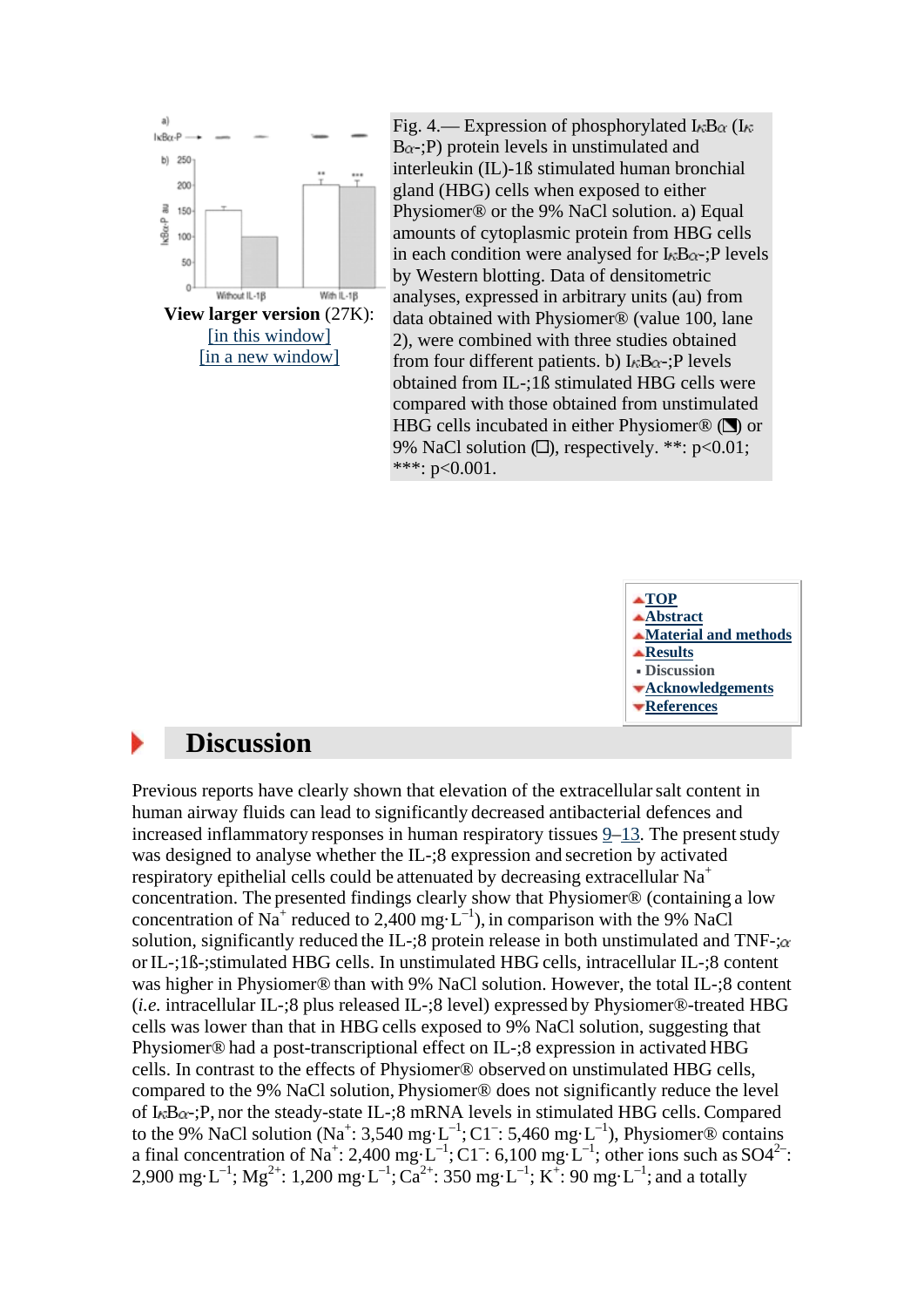preserved concentration of mineral salts and trace elements [18.](http://erj.ersjournals.com/cgi/content/full/18/4/661#R18) Regarding the transcriptional mechanism, the authors have shown that the reduction of basal IL-;8 release by bronchial epithelial cells exposed to Physiomer® is associated with a significant decrease in steady-state IL-;8 mRNA level and with a concomittant reduced I<sub> $\kappa$ B $\alpha$ -;P level, causing a significant decrease of NF- $\kappa$ B DNA binding activity, which was</sub> less marked in the 9% NaCl solution. The mechanisms by which elevated  $Na<sup>+</sup>$ concentration (*i.e.* in the 9% NaCl solution) increases the IL-;8 expression appear to involve the regulation of NF- $\kappa$ B/I $\kappa$ -B $\alpha$  complex. This assertion is well supported by recent studies that demonstrate that p38 mitogen-activated protein kinase and I<sub>n</sub>B kinase /ß kinases activation play an all important role in the control of IL-;8 expression and secretion mediated by high extracellular NaCl concentrations in peripheral blood mononuclear cells, THP-;1 monocyte-like cells [19](http://erj.ersjournals.com/cgi/content/full/18/4/661#R19) and human respiratory epithelial cells [9,](http://erj.ersjournals.com/cgi/content/full/18/4/661#R9) [10,](http://erj.ersjournals.com/cgi/content/full/18/4/661#R10) [20.](http://erj.ersjournals.com/cgi/content/full/18/4/661#R20) Further investigations are now required to define more precisely whether either the low Na<sup>+</sup> concentration *perse* or other ions present in Physiomer® affect the IL-;8 production in human bronchial epithelial cells differently through differential activation of NF- $\kappa$ B/I $\kappa$ B $\alpha$  pathway.

In conclusion, Physiomer® is potentially useful in the reduction of human respiratory mucosal inflammation. Although the present findings remain to be investigated in *in vivo* situations, for example, on the human nasal mucosa, the presented data may be informative with respect to inflammatory processes, in which excessive sodium chloride-induced interleukin-;8 secretion by respiratory epithelial cells plays a determinant role in the regulation of human nasal mucosal inflammation.



# **Acknowledgements**

The authors wish to thank D. Dusser of the Service de Pneumologie, Hôpital Cochin, Paris for fruitful discussions and the team of Département de Chirurgie Cardio-Vasculaire (J.P.Couétil), Hôpital EGP, Paris, France, for their cooperation in providing lung transplant tissues.

## **References**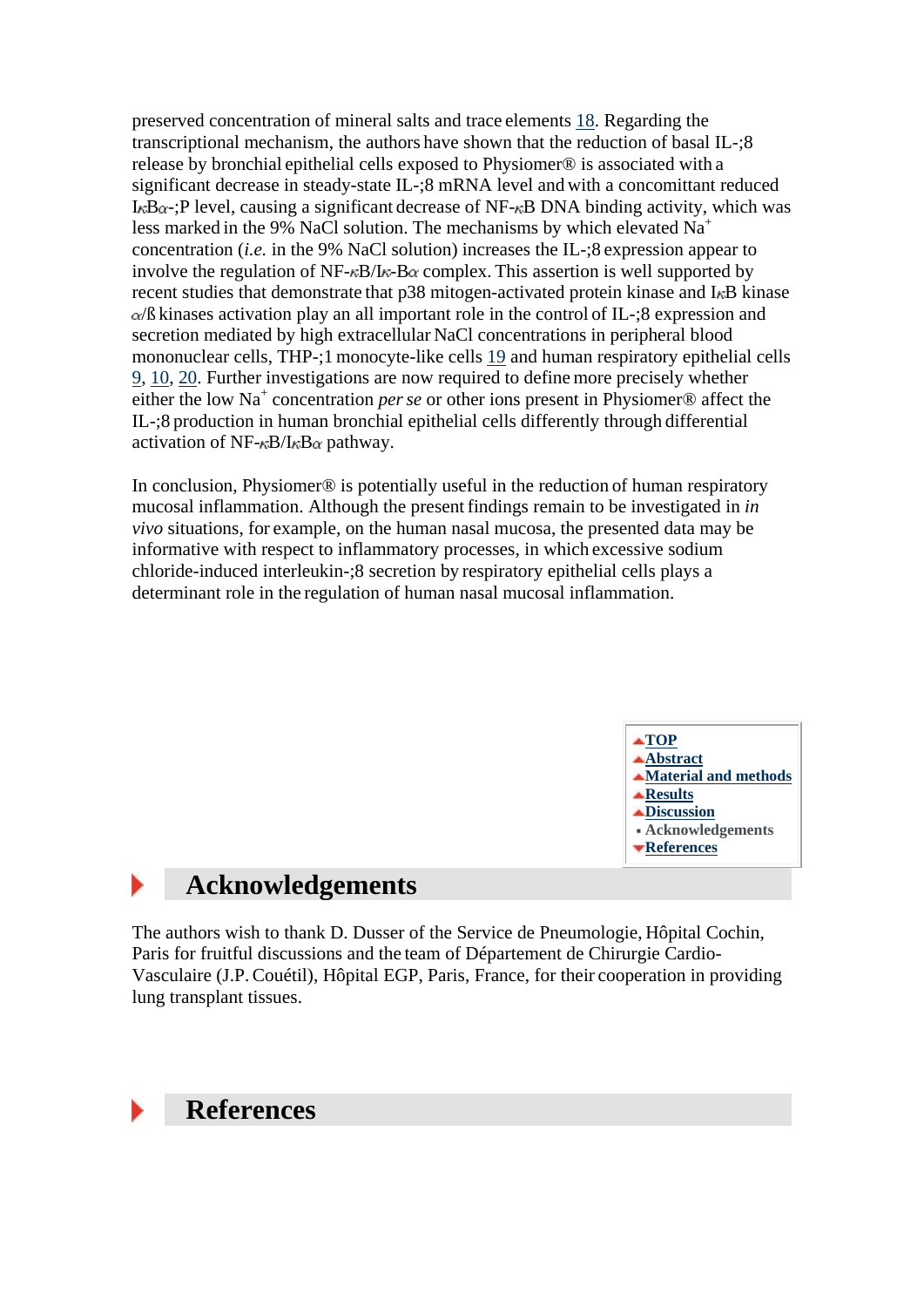1. Martin LD, Rochelle LG, Fischer BM, Krunkosky TM, Adler KB. Airway epithelium as an effector of inflammation: molecular regulation of secondary mediators. *Eur Respir J* 1997;10:2139–2146[.\[Abstract\]](http://erj.ersjournals.com/cgi/ijlink?linkType=ABST&journalCode=erj&resid=10/9/2139)



- 2. Ma W, Korngreen A, Uzlaner N, Priel Z, Silberberg SD. Extracellular sodium regulates airway ciliary motility by inhibiting a P2X receptor. *Nature* 1999;400:894–897[.\[](http://erj.ersjournals.com/cgi/external_ref?access_num=10.1038/23743&link_type=DOI)CrossRef[\]\[ISI\]](http://erj.ersjournals.com/cgi/external_ref?access_num=10.1038/23743&link_type=DOI)[\[Medline\]](http://erj.ersjournals.com/cgi/external_ref?access_num=10476971&link_type=MED) [\[Order article via Infotrieve\]](http://erj.ersjournals.com/cgi/external_ref?access_num=10476971&displayid=142677&link_type=INFOTRIEVE)
- 3. Baraniuk NJ, Ali M, Yuta A, Fang SY, Naranch K. Hypertonic saline nasal provocation stimulates nociceptive nerves, substance P release, and glandular mucous exocytosis in normal humans. *Am J Respir Crit Care Med* 1999;160:655–662[.\[Abstract/Free](http://erj.ersjournals.com/cgi/ijlink?linkType=ABST&journalCode=ajrccm&resid=160/2/655) Full Text]
- 4. Marini M, Vittori E, Hollemborg J, Mottoli S. Expression of the potent inflammatory cytokines, granulocyte/macrophage colony-stimulating factor and interleukin-;6, and interleukin-;8, in bronchial epithelial cells of patients with asthma. *J Allergy Clin Immunol* 1992;89:1001–1009[.\[](http://erj.ersjournals.com/cgi/external_ref?access_num=10.1016/0091-6749(92)90223-O&link_type=DOI)CrossRef[\]\[ISI\]](http://erj.ersjournals.com/cgi/external_ref?access_num=10.1016/0091-6749(92)90223-O&link_type=DOI)[\[Medline\]](http://erj.ersjournals.com/cgi/external_ref?access_num=1583242&link_type=MED) [\[Order article via Infotrieve\]](http://erj.ersjournals.com/cgi/external_ref?access_num=1583242&displayid=142677&link_type=INFOTRIEVE)
- 5. Wang JH, Devalia JL, Sapsford RJ, Davies RJ. Effects of corticosteroids on release of RANTES and sICAM-;1 from cultured human bronchial epithelial cells, induced by TNF-; $\alpha$ . *Eur Respir J* 1997;10:834–840[.\[Abstract\]](http://erj.ersjournals.com/cgi/ijlink?linkType=ABST&journalCode=erj&resid=10/4/834)
- 6. Jaovishidha P, Peeples ME, Brees AA, Carpenter RL, Moy NJ. Respiratory syncytial virus stimulates neutrophil degranulation and chemokine release. *J Immunol* 1999;163:2816–2820[.\[Abstract/Free](http://erj.ersjournals.com/cgi/ijlink?linkType=ABST&journalCode=jimmunol&resid=163/5/2816) Full Text]
- 7. Baughman RP, Gunther KL, Rashkin MC, Keeton DA, Pattishall EN. Changes in the inflammatory response of the lung during acute respiratory distress syndrome: prognostic indicators. *Am J Respir Crit Care Med* 1996;154:76– 81[.\[Abstract\]](http://erj.ersjournals.com/cgi/ijlink?linkType=ABST&journalCode=ajrccm&resid=154/1/76)
- 8. Tabary O, Escotte S, Couetil JP, *et al.* Genistein inhibits constitutive and inducible NF- $\kappa$ B activation and decrease IL-:8 production by human cystic fibrosis bronchial gland cells. *Am J Pathol* 1999;155:473– 481[.\[Abstract/Free](http://erj.ersjournals.com/cgi/ijlink?linkType=ABST&journalCode=amjpathol&resid=155/2/473) Full Text]
- 9. Tabary O, Escotte S, Couetil JP, *et al.* High susceptibility for cystic fibrosis human airway gland cells to produce IL-;8 through the I<sub>K</sub>B kinase  $\alpha$  pathway in response to extracellular NaCl content. *J Immunol* 2000;164:3377– 3384[.\[Abstract/Free](http://erj.ersjournals.com/cgi/ijlink?linkType=ABST&journalCode=jimmunol&resid=164/6/3377) Full Text]
- 10. Hashimoto S, Gon Y, Matsumoto K, Takeshita I, Maruoka S, Horie T. Inhaled corticosteroids inhibit hyperosmolarity-induced, and cooling and rewarminginduced interleukin-;8 and RANTES production by human bronchial epithelial cells. *Am J Respir Cell Mol Biol* 2000;162:1075–1080.